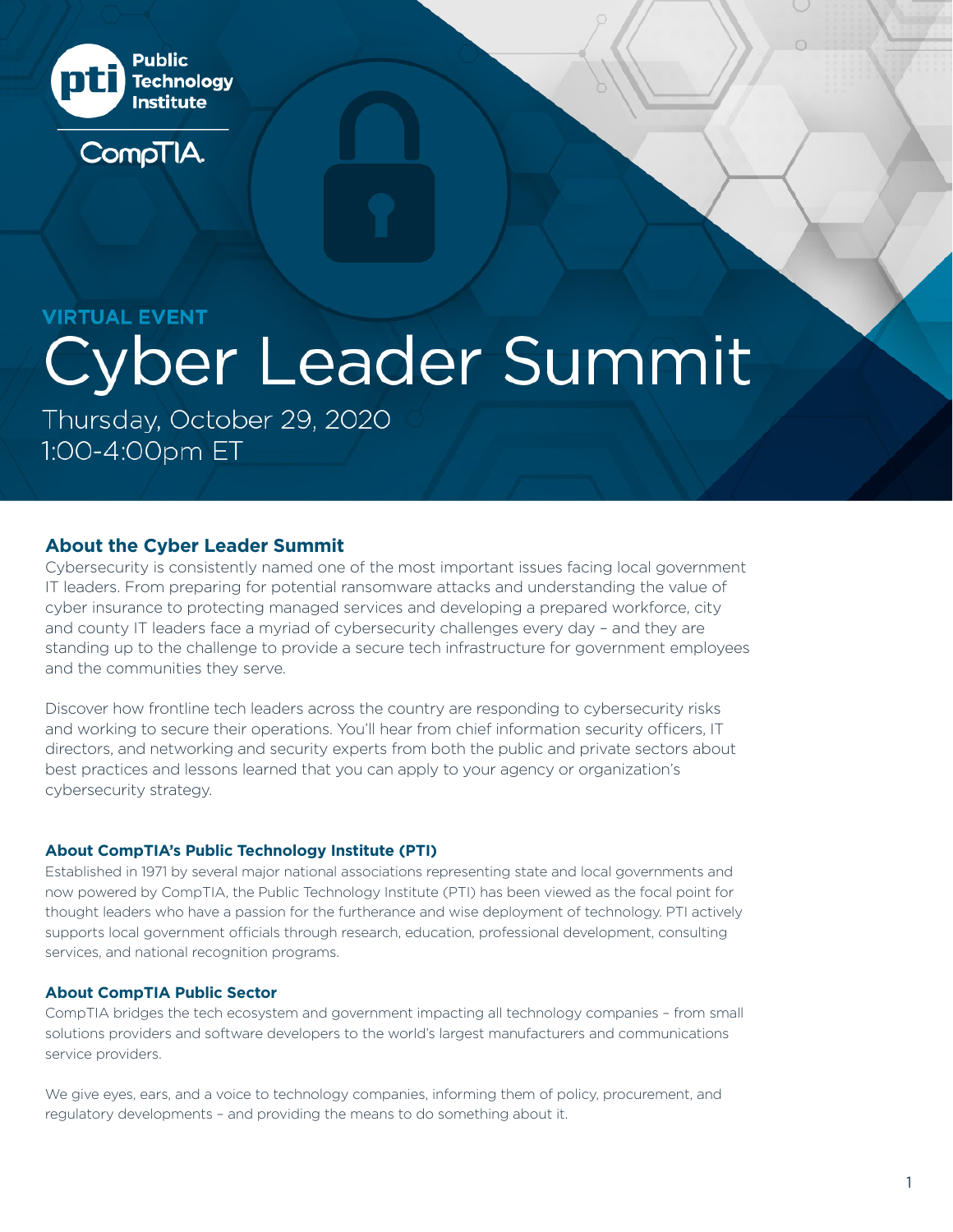

# **Agenda**

1:00-1:05pm **Welcome Remarks**

Event Moderator:



[Alan Shark,](https://www.comptia.org/docs/default-source/event-docs/alan-shark.pdf?sfvrsn=d60fd055_2) Executive Director, Public Technology Institute, CompTIA

#### 1:10-1:30pm

#### **Assessing Cybersecurity Threats with Vince Crisler of Dark Cubed**

Over the past few years, cybersecurity has moved from the server room to the board room to the dining room. With so many issues flooding the news from ransomware and fake wire transfer requests to the hacking of personal information and health records, it is hard to find solid ground on where to start. Join us for a frank and candid one-on-one discussion with Vince Crisler, Founder and CEO of Dark Cubed, on the current state of cyber threats and the issues that public and private sector leaders should be focusing on.



[Vince Crisler,](https://www.comptia.org/docs/default-source/event-docs/vince-crisler.pdf?sfvrsn=bd922724_2) Founder & CEO, Dark Cubed

#### 1:30-1:40pm

#### **Live from the Communications Operations Center**

While many think of cybersecurity as just an IT issue, cyber threats and attacks also impact critical public-facing government operations such as 911, emergency communications, and traffic movement. Hear from a local government public safety executive and CIO on why agency collaboration is necessary and how they are working together to defend against potential security threats.



[Eddie L. Reyes,](https://www.comptia.org/docs/default-source/event-docs/eddie-l-reyes.pdf?sfvrsn=63a7a3c9_2) Director of Public Safety Communications, Prince William County, Virginia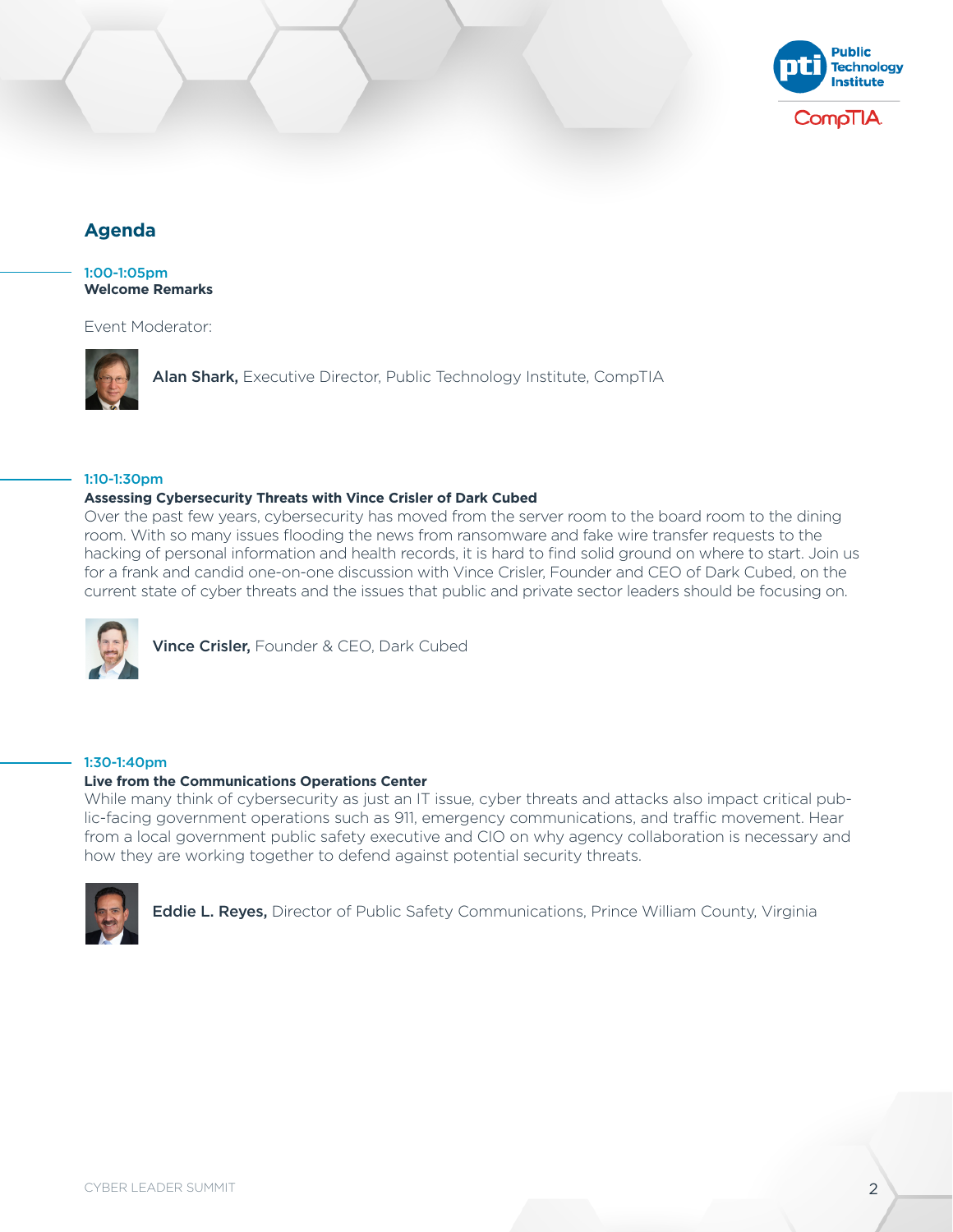

#### 1:40-2:00pm

#### **What Is Your Disaster Operations and Response Plan Missing?**

Formal disaster operations, response, and recovery plans are the linchpin to any local government IT and security department, especially as online services and remote work have become more prevalent during the COVID-19 pandemic. Find out what the City of Rancho Cucamonga, California did to develop a plan and learn the key steps to creating your own effective plans.



**[Darryl Polk,](https://www.comptia.org/docs/default-source/event-docs/darryl-polk.pdf?sfvrsn=3faffc2e_2)** Director of Innovation & Technology, City of Rancho Cucamonga, California

2:00-2:20pm

#### **All Hands On Deck: How Durham County Responded to a Ransomware Attack**

On the evening of Friday, March 6, 2020, Durham County, North Carolina, was hit with a ransomware attack, leading the county government to shut down its IT systems to assess damage and leaving more than 2,000 employees without access to their work email or phones. Hear from two Durham County executives about how county leadership deployed an "all hands on deck" strategy that enabled IT teams, disaster management officials, and employees to coordinate and efficiently restore employee and county resources and operations.



[Lyvon Garth, Jr.,](https://www.comptia.org/docs/default-source/event-docs/lyvon-garth-jr.pdf?sfvrsn=e49d1d28_2) Chief Information Security Officer, Durham County, North Carolina



[Greg Marrow,](https://www.comptia.org/docs/default-source/event-docs/greg-marrow.pdf?sfvrsn=8a5339db_2) Chief Information Officer, Durham County, North Carolina

#### 2:20-2:50pm

#### **Ask the CISOs: An Interview with Local Government Chief Information Security Officers**

What keeps a CISO up at night? How do they keep on top of emerging threats, employee retention issues, and recruitment opportunities? What are they doing to maintain effective security practices in their organization, especially in the face of potential budget cuts? Get inside the minds of local government CISOs during this interview.



[Brian Gardner,](https://www.comptia.org/docs/default-source/event-docs/brian-gardner.pdf?sfvrsn=cf194806_2) Chief Information Security Officer, City of Dallas, Texas



[Greg McCarthy,](https://www.comptia.org/docs/default-source/event-docs/greg-mccarthy_v2.pdf?sfvrsn=abd40ebb_2) Chief Information Security Officer, City of Boston, Massachusetts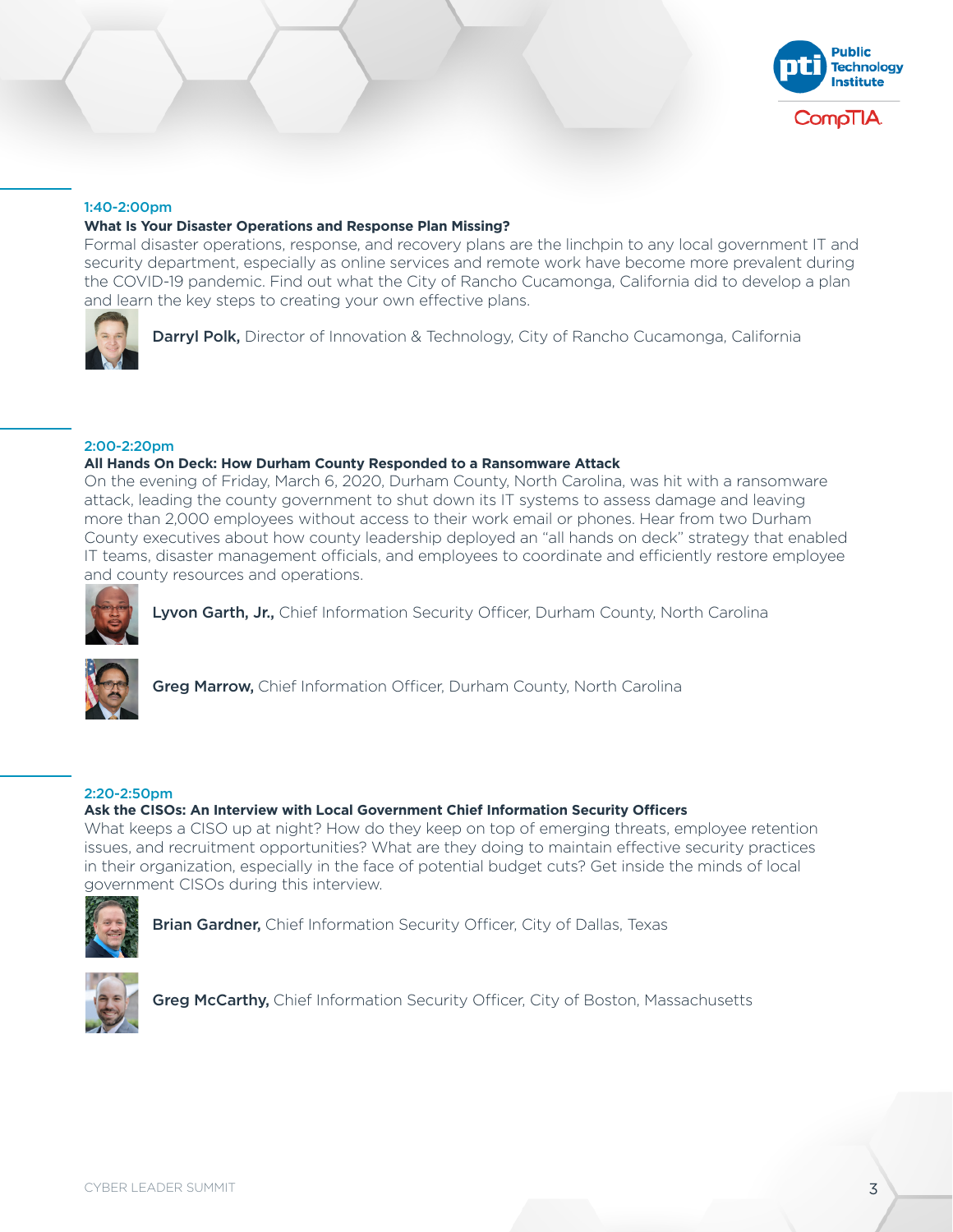

#### 2:50-3:00pm

#### **Cyber Insurance: What You Need to Know Now**

For many local governments, cyber insurance is one of the least understood tools in their security toolbox—but it can also be one of the most valuable. Learn how to better understand your cyber insurance policy and what to expect if you have to use it to pay a ransomware attacker and restore operations. If you don't currently have cyber insurance, this session will offer insight into the value and benefits of having a policy.



#### 3:00-3:20pm

#### **How to Build a Top-Tier Government IT Team**

In a time when most local governments are decreasing their IT expenditures, the City of Appleton, Wisconsin, is making a strategic investment in IT as the foundation for many of the services it provides. Mayor Jake Woodford explains why Appleton is making IT and cybersecurity a priority and why he is investing in IT training and cybersecurity resources. Come hear his thoughts on why local elected leaders need to be more proactive and engaged when it comes to supporting cybersecurity efforts.



[Mayor Jacob A. Woodford,](https://www.comptia.org/docs/default-source/event-docs/mayor-jacob-woodford.pdf?sfvrsn=947d330c_2) City of Appleton, Wisconsin

#### 3:20-3:40pm

#### **State and Local Collaboration: How to Build Effective Partnerships**

Collaboration and resource sharing on cybersecurity is the top opportunity for local leaders to partner with states. Hear from state and local IT executives about their successes and lessons learned from collaboration and learn best practices for working with state and county agencies on informationsharing and productive collaboration.



**[Bernie Acre,](https://www.comptia.org/docs/default-source/event-docs/bernie-acre.pdf?sfvrsn=a5011989_2)** Chief Information Officer, City of Bryan, Texas



[Andy Brush,](https://www.comptia.org/docs/default-source/event-docs/andy-brush.pdf?sfvrsn=6a70a9c_2) Cybersecurity and Infrastructure Protection, Department of Technology Management and Budget, State of Michigan



[Adam Frumkin,](https://www.comptia.org/docs/default-source/event-docs/adam-frumkin.pdf?sfvrsn=5f12ba37_2) Chief Information Officer, Franklin County Data Center, Franklin County, Ohio; Vice Chair, PTI City/County Technology Leadership Forum